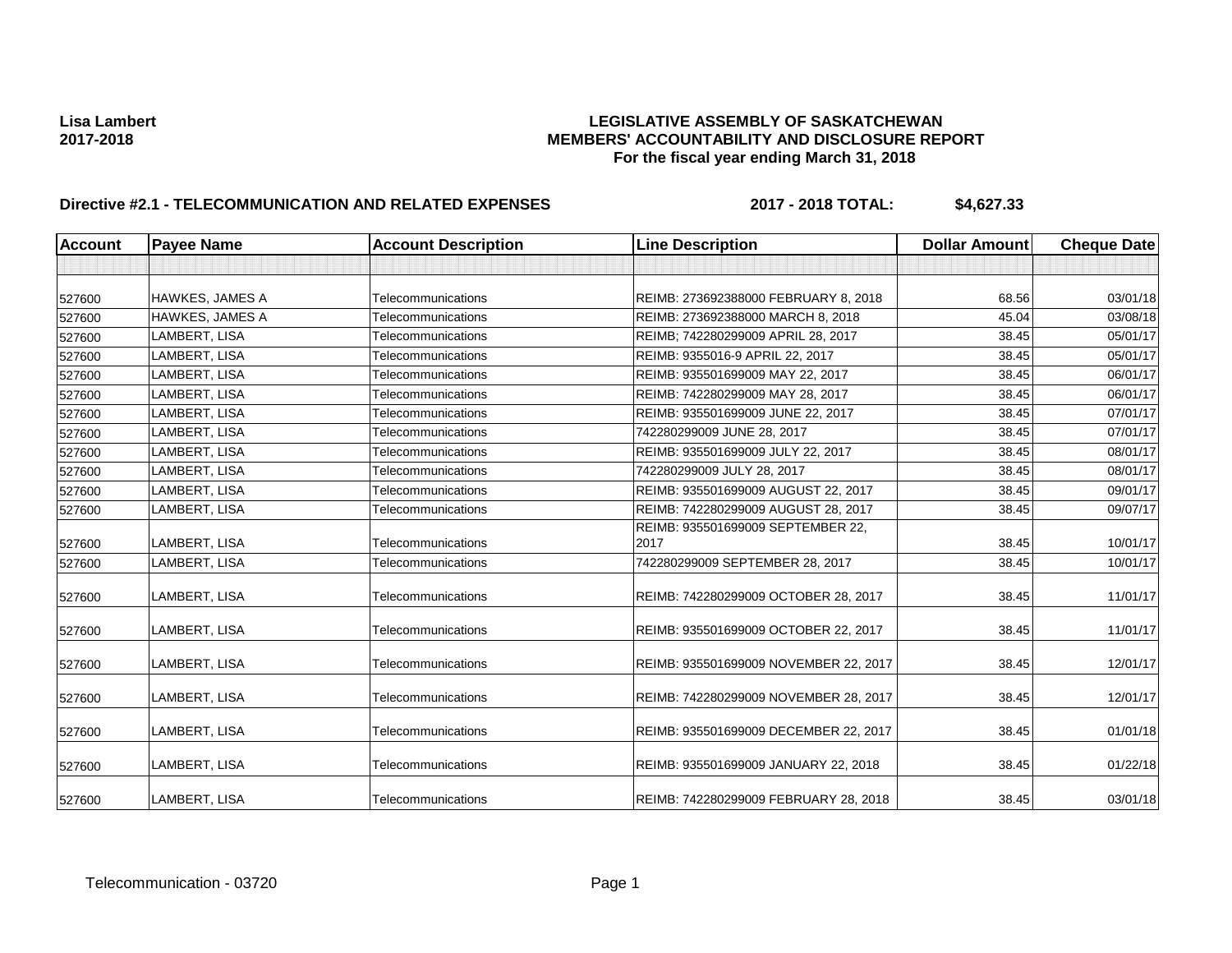### **Lisa Lambert LEGISLATIVE ASSEMBLY OF SASKATCHEWAN 2017-2018 MEMBERS' ACCOUNTABILITY AND DISCLOSURE REPORT For the fiscal year ending March 31, 2018**

# **Directive #2.1 - TELECOMMUNICATION AND RELATED EXPENSES 2017 - 2018 TOTAL: \$4,627.33**

| <b>Account</b> | <b>Payee Name</b> | <b>Account Description</b> | <b>Line Description</b>               | <b>Dollar Amount</b> | <b>Cheque Date</b> |
|----------------|-------------------|----------------------------|---------------------------------------|----------------------|--------------------|
|                |                   |                            |                                       |                      |                    |
|                |                   |                            |                                       |                      |                    |
| 527600         | LAMBERT, LISA     | Telecommunications         | REIMB: 935501699009 FEBRUARY 22, 2018 | 38.45                | 03/01/18           |
| 527600         | LAMBERT, LISA     | Telecommunications         | REIMB: 935501699009 MARCH 22, 2018    | 38.45                | 03/22/18           |
| 527600         | LAMBERT, LISA     | Telecommunications         | REIMB: 742280299009 MARCH 28, 2018    | 38.45                | 03/28/18           |
| 527600         | <b>SASKTEL</b>    | Telecommunications         | 935283099000 APRIL 22, 2017           | 160.76               | 05/01/17           |
| 527600         | <b>SASKTEL</b>    | Telecommunications         | 328538388008 APRIL 23, 2017           | 62.34                | 05/01/17           |
| 527600         | <b>SASKTEL</b>    | Telecommunications         | 935283099000 MAY 22, 2017             | 160.76               | 06/01/17           |
| 527600         | <b>SASKTEL</b>    | Telecommunications         | 328538388008 MAY 23, 2017             | 62.30                | 06/01/17           |
| 527600         | <b>SASKTEL</b>    | Telecommunications         | 328538388008 JUNE 23, 2017            | 63.57                | 07/01/17           |
| 527600         | <b>SASKTEL</b>    | Telecommunications         | 935283099000 JUNE 22, 2017            | 182.16               | 07/01/17           |
| 527600         | <b>SASKTEL</b>    | Telecommunications         | 935283099000 JULY 22, 2017            | 161.64               | 08/01/17           |
| 527600         | <b>SASKTEL</b>    | Telecommunications         | 328538388008 JULY 23, 2017            | 57.05                | 08/01/17           |
| 527600         | <b>SASKTEL</b>    | Telecommunications         | 935283099000 AUGUST 22, 2017          | 161.64               | 09/01/17           |
| 527600         | <b>SASKTEL</b>    | Telecommunications         | 328538388008 AUGUST 23, 2017          | 57.05                | 09/01/17           |
| 527600         | <b>SASKTEL</b>    | Telecommunications         | 935283099000 SEPTEMBER 22, 2017       | 160.76               | 10/01/17           |
| 527600         | <b>SASKTEL</b>    | Telecommunications         | 328538388008 SEPTEMBER 23, 2017       | 57.05                | 10/01/17           |
| 527600         | <b>SASKTEL</b>    | Telecommunications         | 328538388008 OCTOBER 23, 2017         | 57.05                | 11/01/17           |
| 527600         | <b>SASKTEL</b>    | Telecommunications         | 935283099000 OCTOBER 22, 2017         | 159.00               | 11/01/17           |
| 527600         | <b>SASKTEL</b>    | Telecommunications         | 328538388008 NOVEMBER 23, 2017        | 98.94                | 12/01/17           |
| 527600         | <b>SASKTEL</b>    | Telecommunications         | 935283099000 NOVEMBER 22, 2017        | 156.52               | 12/01/17           |
| 527600         | <b>SASKTEL</b>    | Telecommunications         | 935283099000 DECEMBER 22, 2017        | 156.52               | 01/01/18           |
| 527600         | <b>SASKTEL</b>    | Telecommunications         | 328538388008 DECEMBER 23, 2017        | 86.73                | 01/01/18           |
| 527600         | <b>SASKTEL</b>    | Telecommunications         | 935283099000 JANUARY 22, 2018         | 157.01               | 01/22/18           |
| 527600         | <b>SASKTEL</b>    | Telecommunications         | 328538388008 JANUARY 23, 2018         | 140.07               | 02/01/18           |
| 527600         | <b>SASKTEL</b>    | Telecommunications         | 935283099000 FEBRUARY 22, 2018        | 157.20               | 03/01/18           |
| 527600         | <b>SASKTEL</b>    | Telecommunications         | 328538388008 FEBRUARY 23, 2018        | 87.08                | 03/01/18           |
| 527600         | <b>SASKTEL</b>    | Telecommunications         | 935283099000 MARCH 22, 2018           | 157.20               | 03/22/18           |
| 527600         | <b>SASKTEL</b>    | Telecommunications         | RTV - LISA LAMBERT - PERSONAL USE     | (35.00)              | 03/22/18           |
| 527600         | <b>SASKTEL</b>    | Telecommunications         | 328538388008 MARCH 23, 2018           | 96.56                | 03/23/18           |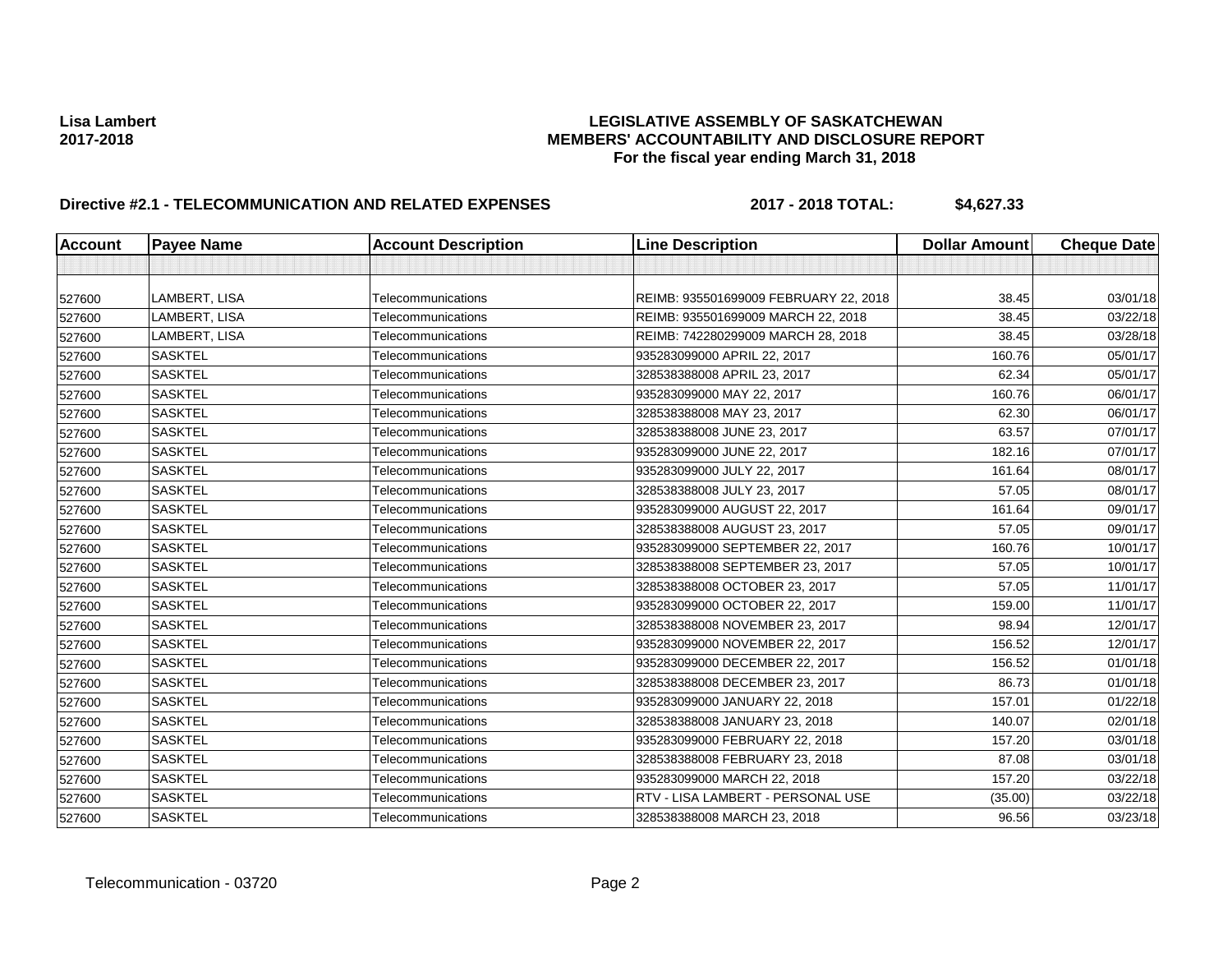### **Lisa Lambert LEGISLATIVE ASSEMBLY OF SASKATCHEWAN 2017-2018 MEMBERS' ACCOUNTABILITY AND DISCLOSURE REPORT For the fiscal year ending March 31, 2018**

# **Directive #2.1 - TELECOMMUNICATION AND RELATED EXPENSES 2017 - 2018 TOTAL: \$4,627.33**

| <b>Account</b> | <b>Payee Name</b> | <b>Account Description</b>                  | <b>Line Description</b>         | <b>Dollar Amountl</b> | <b>Cheque Date</b> |
|----------------|-------------------|---------------------------------------------|---------------------------------|-----------------------|--------------------|
|                |                   |                                             |                                 |                       |                    |
| 530600         | <b>SASKTEL</b>    | Placement - Tender Ads                      | 935283099000 APRIL 22, 2017     | 21.40                 | 05/01/17           |
| 530600         | <b>SASKTEL</b>    | Placement - Tender Ads                      | 935283099000 MAY 22, 2017       | 21.40                 | 06/01/17           |
| 530600         | <b>SASKTEL</b>    | Placement - Tender Ads                      | 935283099000 JULY 22, 2017      | 21.40                 | 08/01/17           |
| 530600         | <b>SASKTEL</b>    | Placement - Tender Ads                      | 935283099000 AUGUST 22, 2017    | 21.40                 | 09/01/17           |
| 530600         | <b>SASKTEL</b>    | Placement - Tender Ads                      | 935283099000 SEPTEMBER 22, 2017 | 21.40                 | 10/01/17           |
| 530600         | <b>SASKTEL</b>    | Placement - Tender Ads                      | 935283099000 OCTOBER 22, 2017   | 21.40                 | 11/01/17           |
| 530600         | <b>SASKTEL</b>    | Placement - Tender Ads                      | 935283099000 NOVEMBER 22, 2017  | 21.40                 | 12/01/17           |
| 530600         | <b>SASKTEL</b>    | Placement - Tender Ads                      | 935283099000 DECEMBER 22, 2017  | 21.40                 | 01/01/18           |
| 530600         | <b>SASKTEL</b>    | Placement - Tender Ads                      | 935283099000 JANUARY 22, 2018   | 21.40                 | 01/22/18           |
| 530600         | <b>SASKTEL</b>    | Placement - Tender Ads                      | 935283099000 FEBRUARY 22, 2018  | 21.40                 | 03/01/18           |
| 530600         | <b>SASKTEL</b>    | Placement - Tender Ads                      | 935283099000 MARCH 22, 2018     | 21.40                 | 03/22/18           |
| 565200         | LAMBERT. LISA     | <b>Office Furniture and Equipment - Exp</b> | <b>REIMB: IPHONE 7</b>          | 610.47                | 06/22/17           |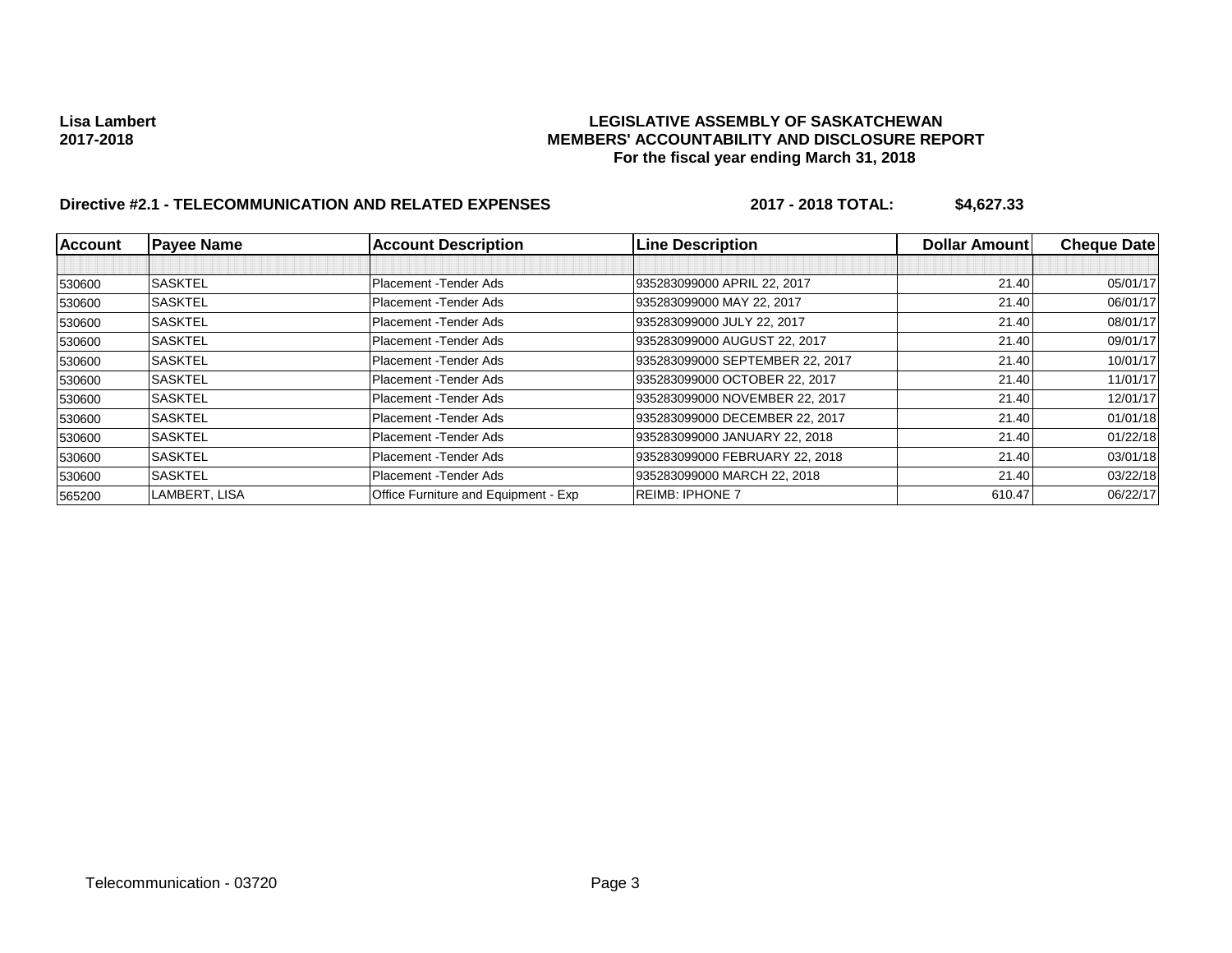### **LEGISLATIVE ASSEMBLY OF SASKATCHEWAN MEMBERS' ACCOUNTABILITY AND DISCLOSURE REPORT For the fiscal year ending March 31, 2018**

## **Directive #3.1 - MLA TRAVEL AND LIVING EXPENSES 2017 - 2018 TOTAL: \$29,864.11**

| <b>Account</b> | <b>Payee Name</b>    | <b>Account Description</b>  | <b>Line Description</b>                           | <b>Dollar Amount</b> | <b>Cheque Date</b> |
|----------------|----------------------|-----------------------------|---------------------------------------------------|----------------------|--------------------|
|                |                      |                             |                                                   |                      |                    |
| 541900         | LAMBERT, LISA        | <b>Elected Rep - Travel</b> | MLA TRAVEL APRIL 2 - 7, 2017                      | 536.22               | 04/11/17           |
| 541900         | LAMBERT, LISA        | Elected Rep - Travel        | APR. REGINA ACCOMMODATION                         | 1,500.00             | 04/24/17           |
| 541900         | LAMBERT, LISA        | <b>Elected Rep - Travel</b> | MLA TRAVEL APRIL 6 - 13, 2017                     | 488.44               | 04/25/17           |
| 541900         | <b>LAMBERT, LISA</b> | <b>Elected Rep - Travel</b> | MLA TRAVEL APRIL 24 - 28, 2017                    | 490.74               | 05/01/17           |
| 541900         | LAMBERT, LISA        | <b>Elected Rep - Travel</b> | MLA TRAVEL MAY 1-5, 2017                          | 538.50               | 05/07/17           |
| 541900         | LAMBERT, LISA        | <b>Elected Rep - Travel</b> | MLA TRAVEL MAY 8 - 11, 2017                       | 479.58               | 05/16/17           |
| 541900         | LAMBERT, LISA        | Elected Rep - Travel        | MAY 2017 MLA REGINA<br><b>ACCOMMODATIONS</b>      | 1,550.00             | 05/24/17           |
| 541900         | LAMBERT, LISA        | Elected Rep - Travel        | MLA TRAVEL MAY 15 - 18, 2017                      | 479.58               | 05/25/17           |
| 541900         | <b>LAMBERT, LISA</b> | <b>Elected Rep - Travel</b> | MLA TRAVEL MAY 28 - JUNE 8, 2017                  | 113.94               | 06/15/17           |
| 541900         | LAMBERT, LISA        | Elected Rep - Travel        | JUNE 2017 MLA REGINA<br><b>ACCOMMODATIONS</b>     | 1,500.00             | 06/19/17           |
| 541900         | <b>LAMBERT, LISA</b> | <b>Elected Rep - Travel</b> | MLA TRAVEL JUNE 17 - JULY 2, 2017                 | 299.82               | 07/05/17           |
| 541900         | LAMBERT, LISA        | Elected Rep - Travel        | MLA TRAVEL JULY 4 - 14, 2017                      | 374.77               | 07/18/17           |
| 541900         | LAMBERT, LISA        | <b>Elected Rep - Travel</b> | JULY 2017 MLA REGINA<br><b>ACCOMMODATIONS</b>     | 1,550.00             | 07/25/17           |
| 541900         | LAMBERT, LISA        | Elected Rep - Travel        | MLA TRAVEL JULY 25 - AUGUST 9, 2017               | 484.40               | 08/15/17           |
| 541900         | LAMBERT, LISA        | <b>Elected Rep - Travel</b> | AUGUST 2017 MLA REGINA<br><b>ACCOMMODATIONS</b>   | 1,550.00             | 08/18/17           |
| 541900         | LAMBERT, LISA        | <b>Elected Rep - Travel</b> | SEPTEMBER 2017 MLA REGINA<br><b>ACCOMMODATION</b> | 1,500.00             | 09/20/17           |
| 541900         | <b>LAMBERT, LISA</b> | <b>Elected Rep - Travel</b> | MLA TRAVEL AUG 15-SEP 27, 2017                    | 381.21               | 10/01/17           |
| 541900         | LAMBERT, LISA        | <b>Elected Rep - Travel</b> | OCTOBER 2017 MLA REGINA<br><b>ACCOMMODATIONS</b>  | 1.550.00             | 10/13/17           |
| 541900         | <b>LAMBERT, LISA</b> | <b>Elected Rep - Travel</b> | MLA TRAVEL OCTOBER 20-28, 2017                    | 608.97               | 11/01/17           |
| 541900         | LAMBERT, LISA        | Elected Rep - Travel        | MLA TRAVEL OCT 29-NOV 2, 2017                     | 515.64               | 11/05/17           |
| 541900         | LAMBERT, LISA        | Elected Rep - Travel        | MLA TRAVEL NOVEMBER 5-11, 2017                    | 539.56               | 11/12/17           |
| 541900         | LAMBERT, LISA        | Elected Rep - Travel        | NOVEMBER 2017 MLA REGINA<br><b>ACCOMMODATIONS</b> | 1,500.00             | 11/15/17           |
| 541900         | LAMBERT, LISA        | Elected Rep - Travel        | MLA TRAVEL NOVEMBER 12-16, 2017                   | 501.86               | 11/19/17           |
| 541900         | LAMBERT, LISA        | <b>Elected Rep - Travel</b> | MLA TRAVEL SEP 26-NOV 23, 2017                    | 575.02               | 11/26/17           |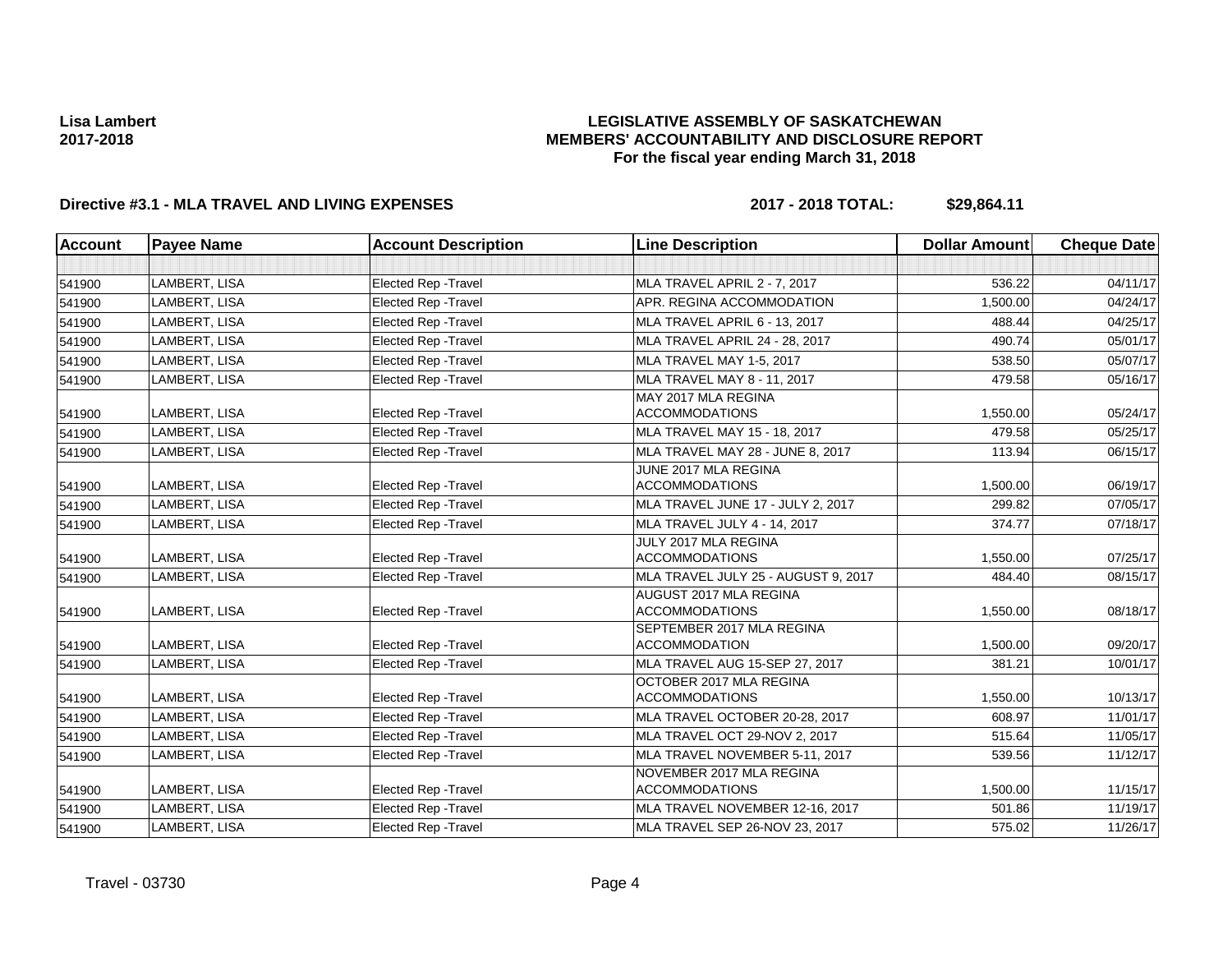### **LEGISLATIVE ASSEMBLY OF SASKATCHEWAN MEMBERS' ACCOUNTABILITY AND DISCLOSURE REPORT For the fiscal year ending March 31, 2018**

# **Directive #3.1 - MLA TRAVEL AND LIVING EXPENSES 2017 - 2018 TOTAL: \$29,864.11**

| <b>Account</b> | <b>Payee Name</b> | <b>Account Description</b>  | <b>Line Description</b>                           | <b>Dollar Amount</b> | <b>Cheque Date</b> |
|----------------|-------------------|-----------------------------|---------------------------------------------------|----------------------|--------------------|
|                |                   |                             |                                                   |                      |                    |
| 541900         | LAMBERT, LISA     | Elected Rep - Travel        | MLA TRAVEL NOVEMBER 26-30, 2017                   | 469.94               | 12/03/17           |
| 541900         | LAMBERT, LISA     | Elected Rep - Travel        | MLA TRAVEL DECEMBER 4-7, 2017                     | 476.46               | 12/09/17           |
| 541900         | LAMBERT, LISA     | Elected Rep - Travel        | DECEMBER 2017 MLA REGINA<br><b>ACCOMMODATIONS</b> | 1,550.00             | 12/13/17           |
| 541900         | LAMBERT, LISA     | <b>Elected Rep - Travel</b> | MLA TRAVEL DECEMBER 27, 2017                      | 274.19               | 01/01/18           |
| 541900         | LAMBERT, LISA     | Elected Rep - Travel        | JANUARY 2018 MLA REGINA<br><b>ACCOMMODATIONS</b>  | 1,550.00             | 01/15/18           |
| 541900         | LAMBERT, LISA     | <b>Elected Rep - Travel</b> | MLA TRAVEL JANUARY 24-25, 2018                    | 336.82               | 01/28/18           |
| 541900         | LAMBERT, LISA     | Elected Rep - Travel        | MLA TRAVEL JANUARY 29-30, 2018                    | 351.75               | 02/02/18           |
| 541900         | LAMBERT, LISA     | <b>Elected Rep - Travel</b> | MLA TRAVEL FEBRUARY 6-10, 2018                    | 342.93               | 02/11/18           |
| 541900         | LAMBERT, LISA     | Elected Rep - Travel        | MLA TRAVEL FEB 19-MAR 1, 2018                     | 329.50               | 03/02/18           |
| 541900         | LAMBERT, LISA     | Elected Rep - Travel        | FEBRUARY 2018 MLA REGINA<br><b>ACCOMMODATIONS</b> | 1,400.00             | 03/08/18           |
| 541900         | LAMBERT, LISA     | Elected Rep - Travel        | MLA TRAVEL MARCH 10-15, 2018                      | 559.81               | 03/18/18           |
| 541900         | LAMBERT, LISA     | Elected Rep - Travel        | MARCH 2018 MLA REGINA<br><b>ACCOMMODATIONS</b>    | 1,550.00             | 03/21/18           |
| 541900         | LAMBERT, LISA     | Elected Rep - Travel        | MLA TRAVEL MARCH 18-22, 2018                      | 513.80               | 03/25/18           |
| 541900         | LAMBERT, LISA     | <b>Elected Rep - Travel</b> | MLA TRAVEL MARCH 25-29, 2018                      | 550.66               | 03/31/18           |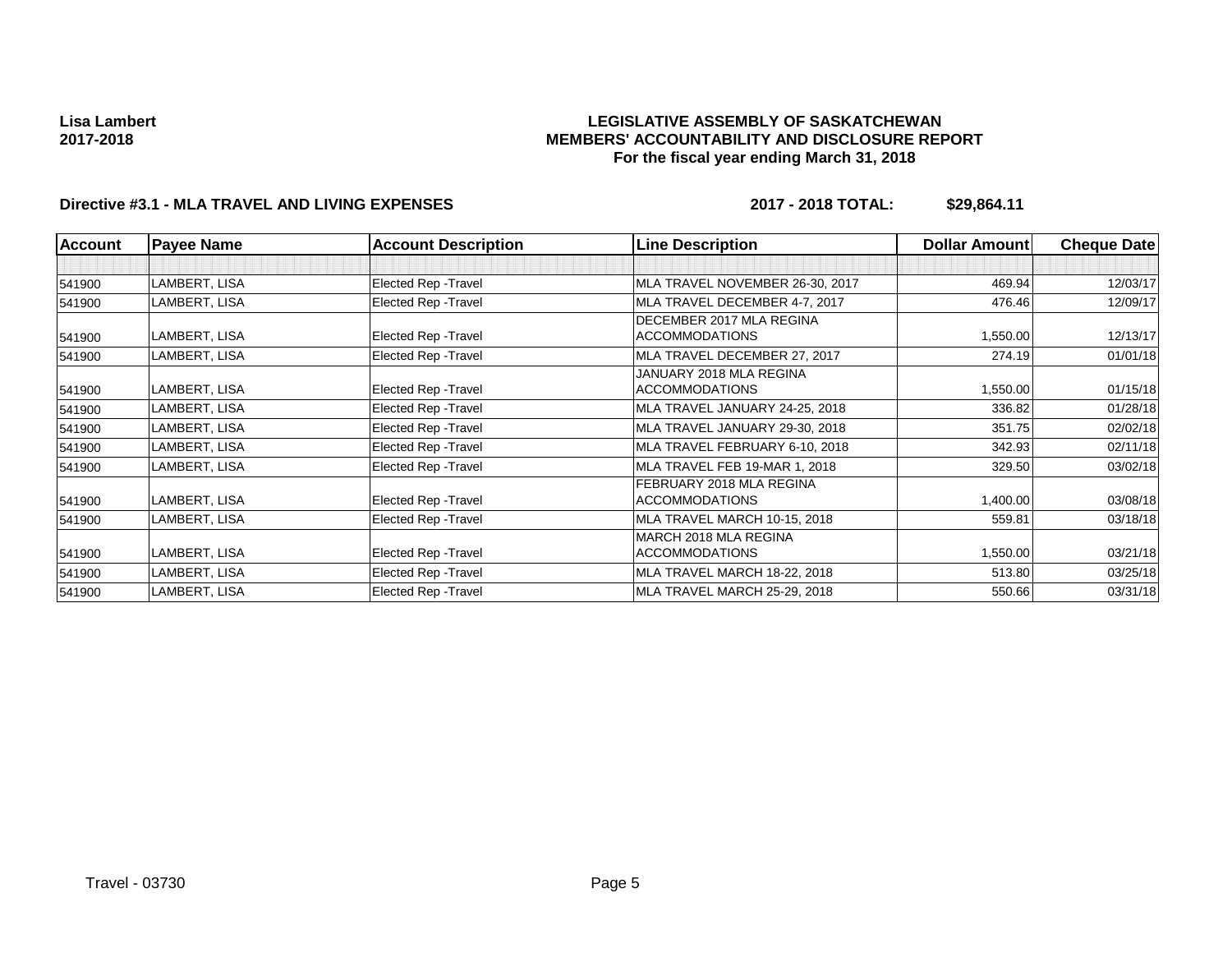### **LEGISLATIVE ASSEMBLY OF SASKATCHEWAN MEMBERS' ACCOUNTABILITY AND DISCLOSURE REPORT For the fiscal year ending March 31, 2018**

| Account | <b>Payee Name</b>                                   | <b>Account Description</b>                | <b>Line Description</b>                  | <b>Dollar Amount</b> | <b>Cheque Date</b> |
|---------|-----------------------------------------------------|-------------------------------------------|------------------------------------------|----------------------|--------------------|
|         |                                                     |                                           |                                          |                      |                    |
| 521372  | LAMBERT, LISA                                       | Photographer's Services                   | <b>REIMB: PHOTOGRAPHER SERVICES</b>      | 225.00               | 08/16/17           |
| 522000  | <b>ENZOGROUP REALTY CORP.</b>                       | Rent of Ground, Buildings and Other Space | MAY 2017 MLA OFFICE RENT                 | 2,276.00             | 04/12/17           |
| 522000  | <b>ENZOGROUP REALTY CORP.</b>                       | Rent of Ground, Buildings and Other Space | L. LAMBERT JULY 2017 MLA OFFICE RENT     | 2,276.00             | 06/06/17           |
| 522000  | <b>ENZOGROUP REALTY CORP.</b>                       | Rent of Ground, Buildings and Other Space | SEPTEMBER 2017 MLA OFFICE RENT           | 2,276.00             | 08/14/17           |
| 522000  | <b>ENZOGROUP REALTY CORP.</b>                       | Rent of Ground, Buildings and Other Space | NOVEMBER 2017 MLA OFFICE RENT            | 2,276.00             | 10/18/17           |
| 522000  | <b>ENZOGROUP REALTY CORP.</b>                       | Rent of Ground, Buildings and Other Space | JANUARY 2018 MLA OFFICE RENT             | 2,276.00             | 02/01/18           |
| 522000  | <b>ENZOGROUP REALTY CORP.</b>                       | Rent of Ground, Buildings and Other Space | MARCH 2018 MLA OFFICE RENT               | 2,276.00             | 02/08/18           |
| 522200  | MINISTER OF FINANCE-MINISTRY<br>OF CENTRAL SERVICES | <b>Rent of Photocopiers</b>               | PHOTOCOPIER SERVICE FEES FOR 2017-<br>18 | 50.00                | 11/14/17           |
| 522200  | <b>SUCCESS OFFICE SYSTEMS</b>                       | Rent of Photocopiers                      | <b>COPIER CHARGES</b>                    | 92.38                | 04/05/17           |
| 522200  | <b>SUCCESS OFFICE SYSTEMS</b>                       | Rent of Photocopiers                      | <b>COPIER CHARGES</b>                    | 92.41                | 05/09/17           |
| 522200  | <b>SUCCESS OFFICE SYSTEMS</b>                       | Rent of Photocopiers                      | <b>COPIER CHARGES</b>                    | 92.23                | 06/05/17           |
| 522200  | <b>SUCCESS OFFICE SYSTEMS</b>                       | Rent of Photocopiers                      | <b>COPIER CHARGES</b>                    | 96.54                | 07/11/17           |
| 522200  | <b>SUCCESS OFFICE SYSTEMS</b>                       | Rent of Photocopiers                      | <b>COPIER CHARGES</b>                    | 95.16                | 08/08/17           |
| 522200  | <b>SUCCESS OFFICE SYSTEMS</b>                       | Rent of Photocopiers                      | <b>COPIER CHARGES</b>                    | 88.66                | 09/05/17           |
| 522200  | <b>SUCCESS OFFICE SYSTEMS</b>                       | Rent of Photocopiers                      | <b>COPIER CHARGES</b>                    | 93.68                | 10/02/17           |
| 522200  | <b>SUCCESS OFFICE SYSTEMS</b>                       | <b>Rent of Photocopiers</b>               | <b>COPIER CHARGES</b>                    | 98.97                | 11/03/17           |
| 522200  | <b>SUCCESS OFFICE SYSTEMS</b>                       | Rent of Photocopiers                      | <b>COPIER CHARGES</b>                    | 89.81                | 12/01/17           |
| 522200  | SUCCESS OFFICE SYSTEMS                              | Rent of Photocopiers                      | <b>COPIER CHARGES</b>                    | 94.29                | 01/24/18           |
| 522200  | <b>SUCCESS OFFICE SYSTEMS</b>                       | Rent of Photocopiers                      | <b>COPIER CHARGES</b>                    | 103.36               | 02/01/18           |
| 522200  | <b>SUCCESS OFFICE SYSTEMS</b>                       | Rent of Photocopiers                      | <b>COPIER CHARGES</b>                    | 84.37                | 03/05/18           |
| 522500  | <b>CHABEN-MCPHERSON AGENCIES</b><br>LTD.            | <b>Insurance Premiums</b>                 | M2102093 OFFICE INSURANCE                | 291.50               | 01/03/18           |
| 522700  | SASKENERGY INCORPORATED                             | Utilities - Electricity and Nat Gas       | 63476068299 APRIL 20, 2017               | 138.24               | 05/01/17           |
| 522700  | SASKENERGY INCORPORATED                             | Utilities - Electricity and Nat Gas       | 63476068299 MAY 17, 2017                 | 118.41               | 05/17/17           |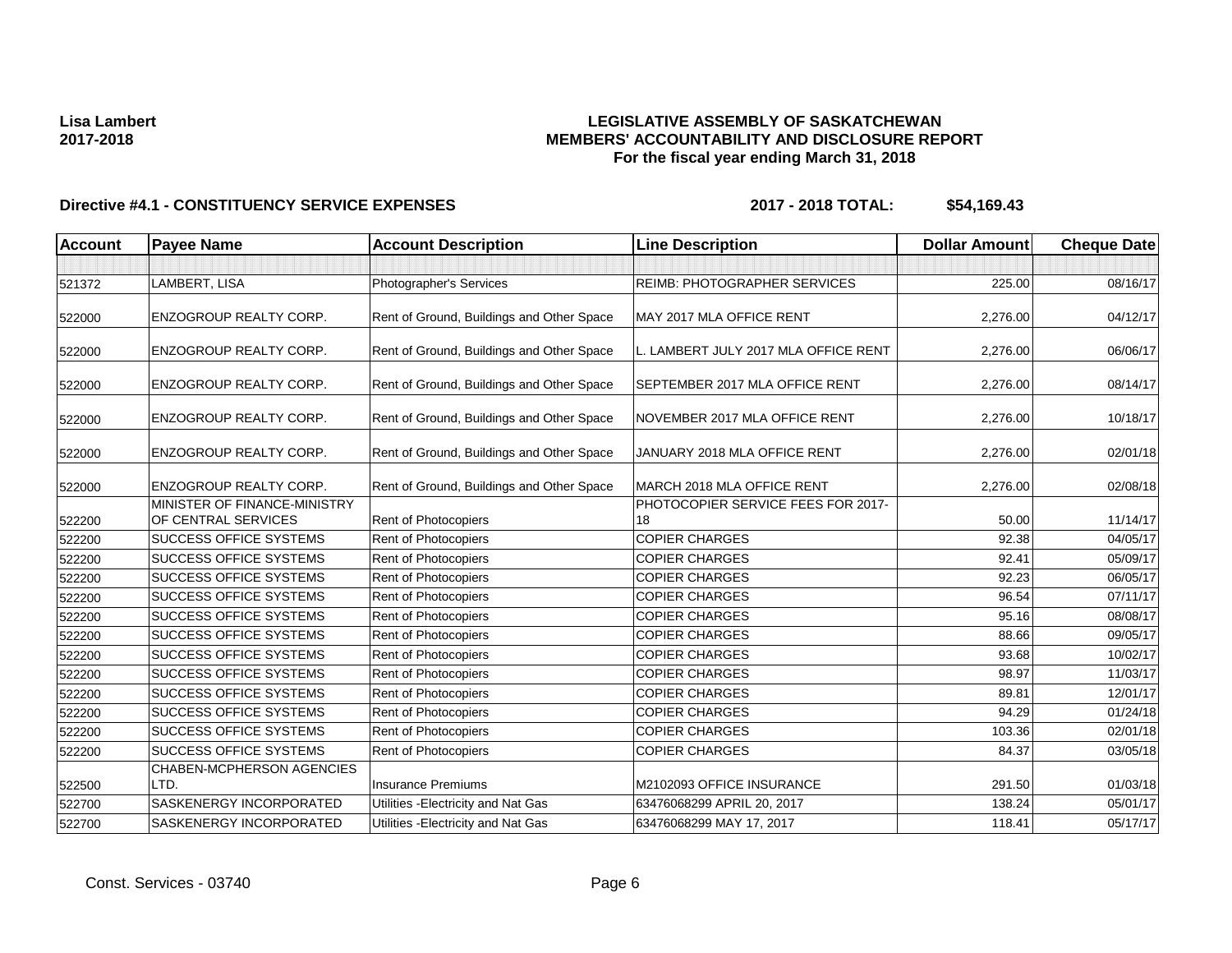### **LEGISLATIVE ASSEMBLY OF SASKATCHEWAN MEMBERS' ACCOUNTABILITY AND DISCLOSURE REPORT For the fiscal year ending March 31, 2018**

| <b>Account</b> | <b>Payee Name</b>                                           | <b>Account Description</b>           | <b>Line Description</b>        | <b>Dollar Amount</b> | <b>Cheque Date</b> |
|----------------|-------------------------------------------------------------|--------------------------------------|--------------------------------|----------------------|--------------------|
|                |                                                             |                                      |                                |                      |                    |
| 522700         | SASKENERGY INCORPORATED                                     | Utilities - Electricity and Nat Gas  | 63476068299 JUNE 19, 2017      | 64.80                | 06/19/17           |
| 522700         | SASKENERGY INCORPORATED                                     | Utilities - Electricity and Nat Gas  | 63476068299 JULY 19, 2017      | 46.52                | 08/01/17           |
| 522700         | SASKENERGY INCORPORATED                                     | Utilities - Electricity and Nat Gas  | 63476068299 AUGUST 21, 2017    | 40.43                | 08/21/17           |
| 522700         | <b>SASKENERGY INCORPORATED</b>                              | Utilities - Electricity and Nat Gas  | 63476068299 SEPTEMBER 20, 2017 | 42.26                | 09/20/17           |
| 522700         | <b>SASKENERGY INCORPORATED</b>                              | Utilities - Electricity and Nat Gas  | 63476068299 OCTOBER 19, 2017   | 123.29               | 11/01/17           |
| 522700         | <b>SASKENERGY INCORPORATED</b>                              | Utilities - Electricity and Nat Gas  | 63476068299 NOVEMBER 20, 2017  | 205.35               | 12/01/17           |
| 522700         | SASKENERGY INCORPORATED                                     | Utilities - Electricity and Nat Gas  | 63476068299 DECEMBER 18, 2017  | 273.65               | 01/01/18           |
| 522700         | SASKENERGY INCORPORATED                                     | Utilities - Electricity and Nat Gas  | 63476068299 JANUARY 19, 2018   | 429.13               | 01/19/18           |
| 522700         | <b>SASKENERGY INCORPORATED</b>                              | Utilities - Electricity and Nat Gas  | 63476068299 FEBRUARY 16, 2018  | 316.23               | 03/01/18           |
| 522700         | SASKENERGY INCORPORATED                                     | Utilities - Electricity and Nat Gas  | 63476068299 MARCH 19, 2018     | 319.92               | 03/19/18           |
| 525000         | <b>ACTION OFFICE INTERIORS</b>                              | Postal, Courier, Freight and Related | FILING CABINETS & DELIVERY     | 60.00                | 03/23/18           |
| 525000         | <b>HOUGHTON BOSTON PRINTERS &amp;</b><br>LITHOGRAPHERS LTD. | Postal, Courier, Freight and Related | MAIL PREP/POSTAGE              | 2,438.88             | 03/16/18           |
| 525000         | <b>HAWKES, JAMES A</b>                                      | Postal, Courier, Freight and Related | POSTAGE/OFFICE SUPPLIES        | 8.61                 | 06/23/17           |
| 525000         | LAMBERT, LISA                                               | Postal, Courier, Freight and Related | <b>REIMB: POSTAGE</b>          | 329.29               | 01/01/18           |
| 525000         | LAMBERT. LISA                                               | Postal, Courier, Freight and Related | <b>REIMB: OFFICE CHAIRS</b>    | 78.75                | 02/09/18           |
| 525000         | MINISTER OF FINANCE-MINISTRY<br>OF CENTRAL SERVICES         | Postal, Courier, Freight and Related | APRIL 2017 MAIL SERVICES       | 40.97                | 06/09/17           |
| 525000         | MINISTER OF FINANCE-MINISTRY<br>OF CENTRAL SERVICES         | Postal, Courier, Freight and Related | MAY 2017 MAIL SERVICES         | 40.97                | 07/05/17           |
| 525000         | MINISTER OF FINANCE-MINISTRY<br>OF CENTRAL SERVICES         | Postal, Courier, Freight and Related | JUNE 2017 MAIL SERVICES        | 41.00                | 08/01/17           |
| 525000         | MINISTER OF FINANCE-MINISTRY<br>OF CENTRAL SERVICES         | Postal, Courier, Freight and Related | JULY 2017 MAIL SERVICES        | 42.05                | 09/12/17           |
| 525000         | MINISTER OF FINANCE-MINISTRY<br>OF CENTRAL SERVICES         | Postal, Courier, Freight and Related | AUGUST 2017 MAIL SERVICES      | 42.05                | 09/21/17           |
| 525000         | MINISTER OF FINANCE-MINISTRY<br>OF CENTRAL SERVICES         | Postal, Courier, Freight and Related | SEPTEMBER 2017 MAIL SERVICES   | 42.09                | 11/15/17           |
| 525000         | MINISTER OF FINANCE-MINISTRY<br>OF CENTRAL SERVICES         | Postal, Courier, Freight and Related | OCTOBER 2017 MAIL SERVICES     | 62.84                | 12/01/17           |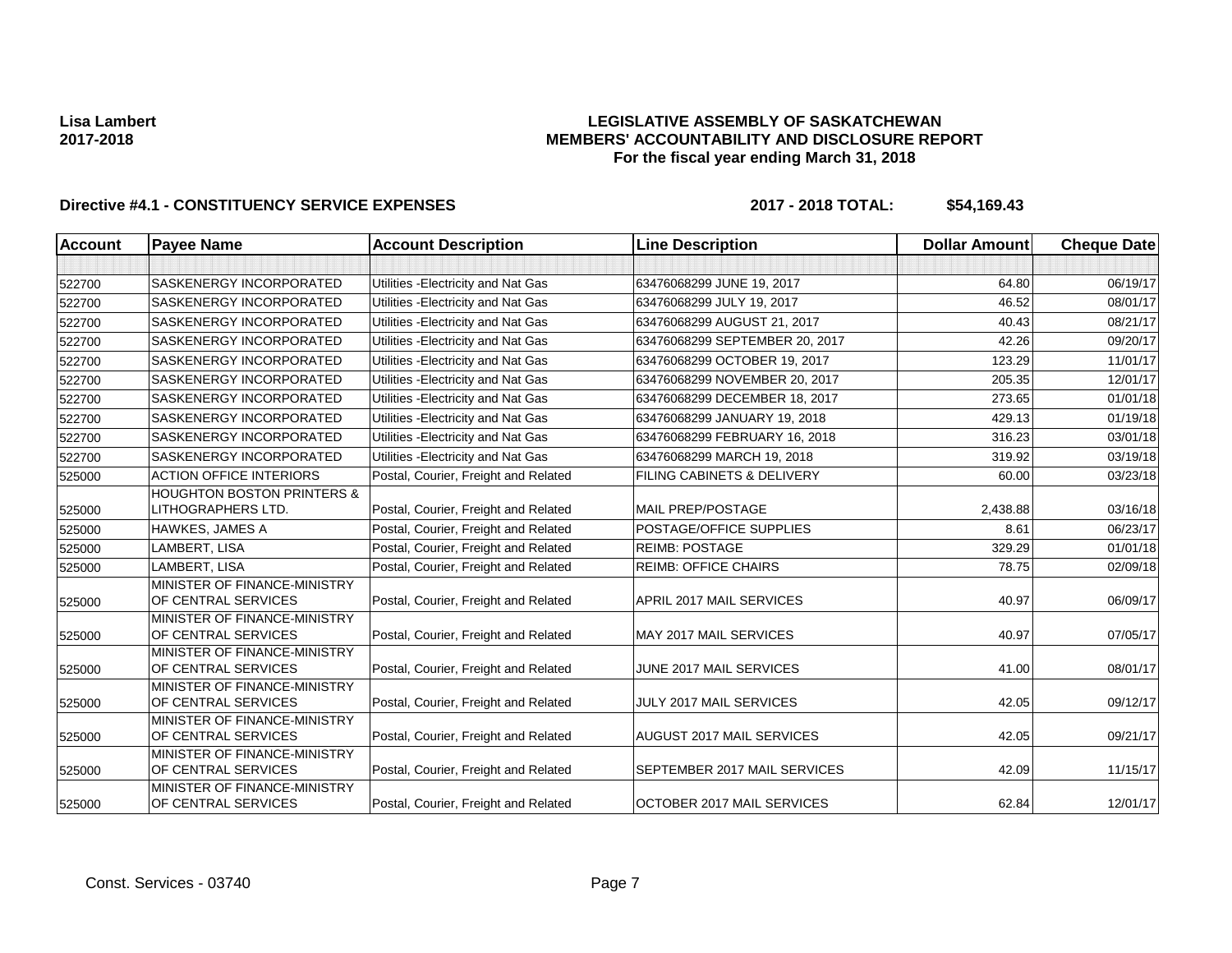### **LEGISLATIVE ASSEMBLY OF SASKATCHEWAN MEMBERS' ACCOUNTABILITY AND DISCLOSURE REPORT For the fiscal year ending March 31, 2018**

| <b>Account</b> | <b>Payee Name</b>                                   | <b>Account Description</b>              | <b>Line Description</b>                 | <b>Dollar Amount</b> | <b>Cheque Date</b> |
|----------------|-----------------------------------------------------|-----------------------------------------|-----------------------------------------|----------------------|--------------------|
|                |                                                     |                                         |                                         |                      |                    |
| 525000         | MINISTER OF FINANCE-MINISTRY<br>OF CENTRAL SERVICES | Postal, Courier, Freight and Related    | NOVEMBER 2017 MAIL SERVICES             | 42.09                | 01/01/18           |
| 525000         | MINISTER OF FINANCE-MINISTRY<br>OF CENTRAL SERVICES | Postal, Courier, Freight and Related    | DECEMBER 2017 MAIL SERVICES             | 51.52                | 02/01/18           |
| 525000         | MINISTER OF FINANCE-MINISTRY<br>OF CENTRAL SERVICES | Postal, Courier, Freight and Related    | JANUARY 2018 MAIL SERVICES              | 42.09                | 03/08/18           |
| 525000         | MINISTER OF FINANCE-MINISTRY<br>OF CENTRAL SERVICES | Postal, Courier, Freight and Related    | <b>FEBRUARY 2018 MAIL SERVICES</b>      | 42.13                | 03/22/18           |
| 525000         | MINISTER OF FINANCE-MINISTRY<br>OF CENTRAL SERVICES | Postal, Courier, Freight and Related    | MARCH 2018 MAIL SERVICES                | 42.11                | 03/31/18           |
| 525000         | ULTRA PRINT SERVICES LTD.                           | Postal, Courier, Freight and Related    | CARDS/CALENDARS/POSTAGE/ENVELOPE<br>lS  | 1,235.80             | 01/19/18           |
| 528000         | LAMBERT, LISA                                       | <b>Support Services</b>                 | REIMB: DATA RECOVERY SERVICES           | 419.95               | 11/01/17           |
| 528000         | PRAIRIEFUSION CONSULTING INC.                       | <b>Support Services</b>                 | TECHNOLOGY SUPPORT SERVICES             | 185.50               | 02/05/18           |
| 529000         | HAWKES, LOGAN                                       | <b>General Contractual Services</b>     | <b>DELIVERY SERVICES</b>                | 300.00               | 01/01/18           |
| 529201         | HAWKES, JAMES A                                     | Tuition and Book Reimbursement          | <b>REIMB: TUITION</b>                   | 1,576.20             | 03/19/18           |
| 530000         | LAMBERT, LISA                                       | <b>Communications Development Costs</b> | <b>REIMB: COMMUNICATION DEVELOPMENT</b> | 36.75                | 11/01/17           |
| 530000         | <b>OUTFRONT MEDIA CANADA</b>                        | <b>Communications Development Costs</b> | <b>ADVERTISING PRODUCTION</b>           | 159.00               | 07/11/17           |
| 530100         | OUTFRONT MEDIA CANADA                               | <b>Communcations Production</b>         | ADVERTISING & PRODUCTION                | 97.28                | 02/05/18           |
| 530100         | PATTISON OUTDOOR<br><b>ADVERTISING LTD.</b>         | <b>Communcations Production</b>         | <b>PRODUCTION &amp; DIEM FEE</b>        | 106.00               | 12/04/17           |
| 530300         | MARU GROUP CANADA INC.                              | Primary Research/Focus group            | AD HOC CONSULTING - NO GST              | 607.15               | 07/01/17           |
| 530300         | MARU GROUP CANADA INC.                              | Primary Research/Focus group            | AD HOC CONSULTING - NO GST              | 646.74               | 01/01/18           |
| 530300         | MARU GROUP CANADA INC.                              | Primary Research/Focus group            | AD HOC CONSULTING - NO GST              | 632.97               | 03/01/18           |
| 530500         | <b>BELL MEDIA INC.</b>                              | Media Placement                         | <b>ADVERTISING - NO GST</b>             | 1,375.00             | 12/01/17           |
| 530500         | <b>BREVOORT PARK COMMUNITY</b><br>ASSC.             | Media Placement                         | <b>ADVERTISING</b>                      | 25.00                | 07/01/17           |
| 530500         | <b>BREVOORT PARK COMMUNITY</b><br>ASSC.             | Media Placement                         | <b>ADVERTISING</b>                      | 50.00                | 12/05/17           |
| 530500         | CHABAD LUBAVITCH OF<br><b>SASKATOON</b>             | Media Placement                         | <b>ADVERTISING</b>                      | 77.77                | 01/03/18           |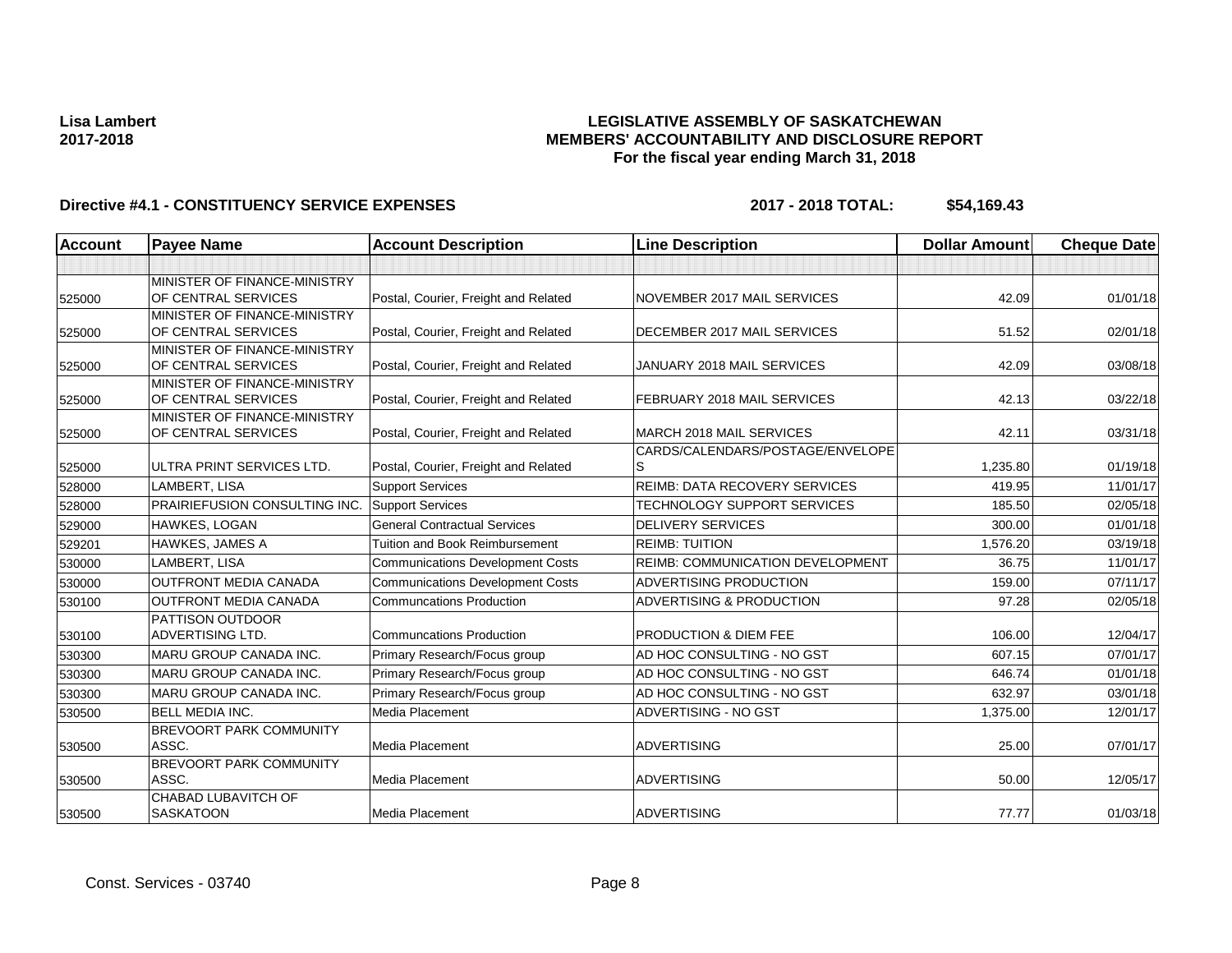### **LEGISLATIVE ASSEMBLY OF SASKATCHEWAN MEMBERS' ACCOUNTABILITY AND DISCLOSURE REPORT For the fiscal year ending March 31, 2018**

| Account | <b>Payee Name</b>                      | <b>Account Description</b> | <b>Line Description</b>   | <b>Dollar Amount</b> | <b>Cheque Date</b> |
|---------|----------------------------------------|----------------------------|---------------------------|----------------------|--------------------|
|         |                                        |                            |                           |                      |                    |
|         | <b>CREATIVE OUTDOOR</b>                |                            |                           |                      |                    |
| 530500  | <b>ADVERTISING</b>                     | <b>Media Placement</b>     | ADVERTISING - NO GST      | 3,240.00             | 07/20/17           |
|         | <b>CREATIVE OUTDOOR</b>                |                            |                           |                      |                    |
| 530500  | <b>ADVERTISING</b>                     | <b>Media Placement</b>     | ADVERTISING - NO GST      | 35.00                | 08/08/17           |
| 530500  | <b>FABMAR COMMUNICATIONS LTD</b>       | <b>Media Placement</b>     | ADVERTISING - NO GST      | 52.16                | 03/01/18           |
| 530500  | <b>FABMAR COMMUNICATIONS LTD</b>       | <b>Media Placement</b>     | ADVERTISING - NO GST      | 52.16                | 03/01/18           |
|         | <b>GOLDEN WEST BROADCASTING</b>        |                            |                           |                      |                    |
| 530500  | LTD.                                   | Media Placement            | <b>ADVERTISING</b>        | 66.98                | 03/01/18           |
|         | <b>GOLDEN WEST BROADCASTING</b>        |                            |                           |                      |                    |
| 530500  | LTD.                                   | <b>Media Placement</b>     | ADVERTISING - NO GST      | 80.37                | 03/01/18           |
|         | <b>GOLDEN WEST BROADCASTING</b>        |                            |                           |                      |                    |
| 530500  | LTD.                                   | Media Placement            | ADVERTISING - NO GST      | 34.23                | 03/01/18           |
| 530500  | HARVARD BROADCASTING INC.              | <b>Media Placement</b>     | <b>ADVERTISING</b>        | 159.70               | 03/01/18           |
|         | <b>JIM PATTISON BROADCAST</b>          |                            |                           |                      |                    |
| 530500  | <b>GROUP</b>                           | Media Placement            | <b>ADVERTISING</b>        | 69.07                | 03/01/18           |
|         | JIM PATTISON BROADCAST<br><b>GROUP</b> |                            |                           |                      |                    |
| 530500  |                                        | Media Placement            | <b>ADVERTISING</b>        | 72.14                | 03/01/18           |
| 530500  | LAMBERT, LISA                          | <b>Media Placement</b>     | <b>ADVERTISING</b>        | 5.00                 | 05/01/17           |
| 530500  | LAMBERT, LISA                          | Media Placement            | <b>REIMB: ADVERTISING</b> | 3.74                 | 08/01/17           |
| 530500  | LAMBERT, LISA                          | <b>Media Placement</b>     | <b>REIMB: ADVERTISING</b> | 6.46                 | 10/01/17           |
| 530500  | LAMBERT, LISA                          | <b>Media Placement</b>     | <b>REIMB: ADVERTISING</b> | 3.54                 | 11/01/17           |
| 530500  | LAMBERT, LISA                          | <b>Media Placement</b>     | <b>REIMB: ADVERTISING</b> | 10.00                | 12/01/17           |
| 530500  | LAMBERT, LISA                          | Media Placement            | <b>REIMB: ADVERTISING</b> | 11.14                | 01/01/18           |
| 530500  | LAMBERT, LISA                          | <b>Media Placement</b>     | <b>REIMB: ADVERTISING</b> | 15.00                | 02/01/18           |
| 530500  | LAMBERT, LISA                          | Media Placement            | <b>REIMB: ADVERTISING</b> | 15.00                | 03/01/18           |
| 530500  | LAMBERT, LISA                          | Media Placement            | <b>REIMB: ADVERTISING</b> | 10.00                | 03/31/18           |
| 530500  | <b>OUTFRONT MEDIA CANADA</b>           | <b>Media Placement</b>     | <b>ADVERTISING</b>        | 900.00               | 07/07/17           |
| 530500  | <b>OUTFRONT MEDIA CANADA</b>           | <b>Media Placement</b>     | ADVERTISING & PRODUCTION  | 61.72                | 02/05/18           |
| 530500  | <b>OUTFRONT MEDIA CANADA</b>           | Media Placement            | <b>ADVERTISING</b>        | 950.00               | 02/08/18           |
|         | <b>PATTISON OUTDOOR</b>                |                            |                           |                      |                    |
| 530500  | ADVERTISING LTD.                       | Media Placement            | <b>ADVERTISING</b>        | 375.00               | 12/04/17           |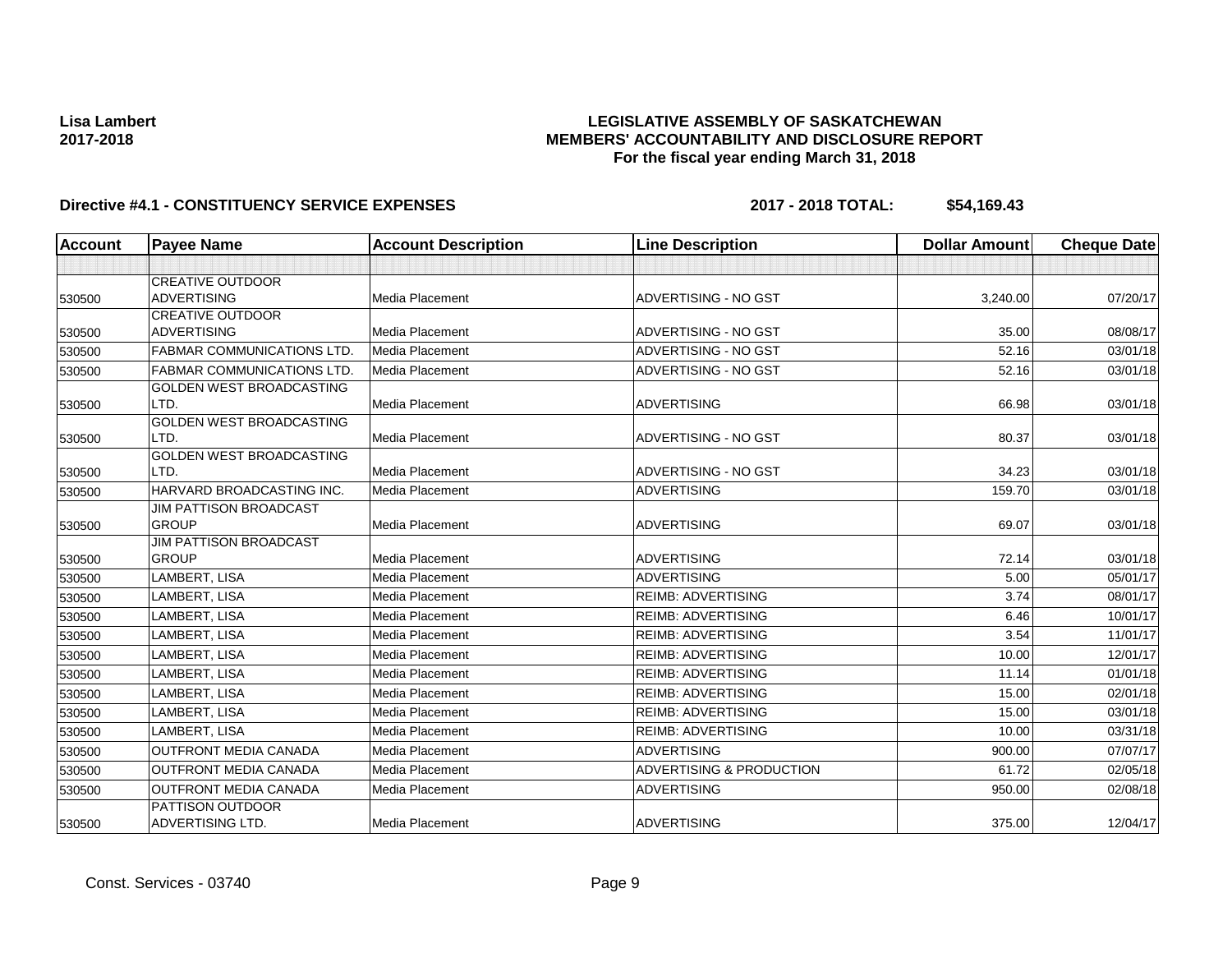### **LEGISLATIVE ASSEMBLY OF SASKATCHEWAN MEMBERS' ACCOUNTABILITY AND DISCLOSURE REPORT For the fiscal year ending March 31, 2018**

| <b>Account</b> | <b>Payee Name</b>                                           | <b>Account Description</b> | <b>Line Description</b>               | <b>Dollar Amount</b> | <b>Cheque Date</b> |
|----------------|-------------------------------------------------------------|----------------------------|---------------------------------------|----------------------|--------------------|
|                |                                                             |                            |                                       |                      |                    |
|                | <b>PATTISON OUTDOOR</b>                                     |                            |                                       |                      |                    |
| 530500         | <b>ADVERTISING LTD.</b>                                     | <b>Media Placement</b>     | <b>ADVERTISING</b>                    | 375.00               | 01/01/18           |
| 530500         | <b>PRAIRIE MESSENGER</b>                                    | Media Placement            | <b>ADVERTISING</b>                    | 137.25               | 12/01/17           |
| 530500         | RAWLCO RADIO LTD.                                           | <b>Media Placement</b>     | <b>ADVERTISING</b>                    | 116.65               | 03/01/18           |
| 530500         | RAWLCO RADIO LTD.                                           | Media Placement            | <b>ADVERTISING</b>                    | 104.37               | 03/01/18           |
| 530500         | RAWLCO RADIO LTD.                                           | Media Placement            | <b>ADVERTISING</b>                    | 76.74                | 03/01/18           |
| 530500         | RAWLCO RADIO LTD.                                           | <b>Media Placement</b>     | <b>ADVERTISING</b>                    | 76.74                | 03/01/18           |
| 530500         | SASKATOON EXPRESS MAGAZINE                                  | Media Placement            | <b>ADVERTISING</b>                    | 236.63               | 08/01/17           |
| 530500         | SASKATOON EXPRESS MAGAZINE                                  | Media Placement            | <b>ADVERTISING</b>                    | 237.00               | 10/16/17           |
| 530500         | SASKATOON EXPRESS MAGAZINE Media Placement                  |                            | <b>ADVERTISING</b>                    | 250.00               | 03/26/18           |
| 530500         | SASKATOON EXPRESS MAGAZINE                                  | Media Placement            | <b>ADVERTISING</b>                    | 595.00               | 03/28/18           |
| 530500         | UKRAINIAN CANADIAN CONGRESS                                 | Media Placement            | <b>ADVERTISING</b>                    | 75.00                | 12/12/17           |
| 530500         | <b>WESTERN PRODUCER</b><br><b>PUBLICATIONS</b>              | Media Placement            | <b>ADVERTISING</b>                    | 87.57                | 03/07/18           |
| 530800         | <b>HOUGHTON BOSTON PRINTERS &amp;</b><br>LITHOGRAPHERS LTD. | <b>Publications</b>        | <b>NEWSLETTERS</b>                    | 1,648.30             | 03/16/18           |
| 530900         | <b>HAWKES, JAMES A</b>                                      | <b>Promotional Items</b>   | <b>REIMB: FLOWERS</b>                 | 254.66               | 12/01/17           |
| 530900         | ULTRA PRINT SERVICES LTD.                                   | <b>Promotional Items</b>   | CARDS/CALENDARS/POSTAGE/ENVELOPE<br>S | 10,186.46            | 01/19/18           |
| 542000         | <b>HAWKES, JAMES A</b>                                      | Travel                     | C.A. TRAVE APRIL 6 - 12, 2017         | 20.35                | 04/12/17           |
| 542000         | <b>HAWKES, JAMES A</b>                                      | Travel                     | C.A. TRAVEL APRIL 27 - MAY 11, 2017   | 30.93                | 06/01/17           |
| 542000         | <b>HAWKES, JAMES A</b>                                      | Travel                     | C.A. TRAVEL JUNE 8 - JULY 4, 2017     | 17.47                | 07/07/17           |
| 542000         | HAWKES, JAMES A                                             | Travel                     | C.A. TRAVEL JUL 12-SEP 14, 2017       | 15.76                | 10/03/17           |
| 542000         | <b>HAWKES, JAMES A</b>                                      | Travel                     | C.A. TRAVEL SEP 29-OCT 16, 2017       | 276.57               | 11/24/17           |
| 542000         | <b>HAWKES, JAMES A</b>                                      | Travel                     | C.A. TRAVEL NOVEMBER 28-29, 2017      | 18.42                | 12/01/17           |
| 542000         | <b>HAWKES, JAMES A</b>                                      | Travel                     | C.A. TRAVEL DEC 28/17-JAN 10/18       | 13.40                | 02/01/18           |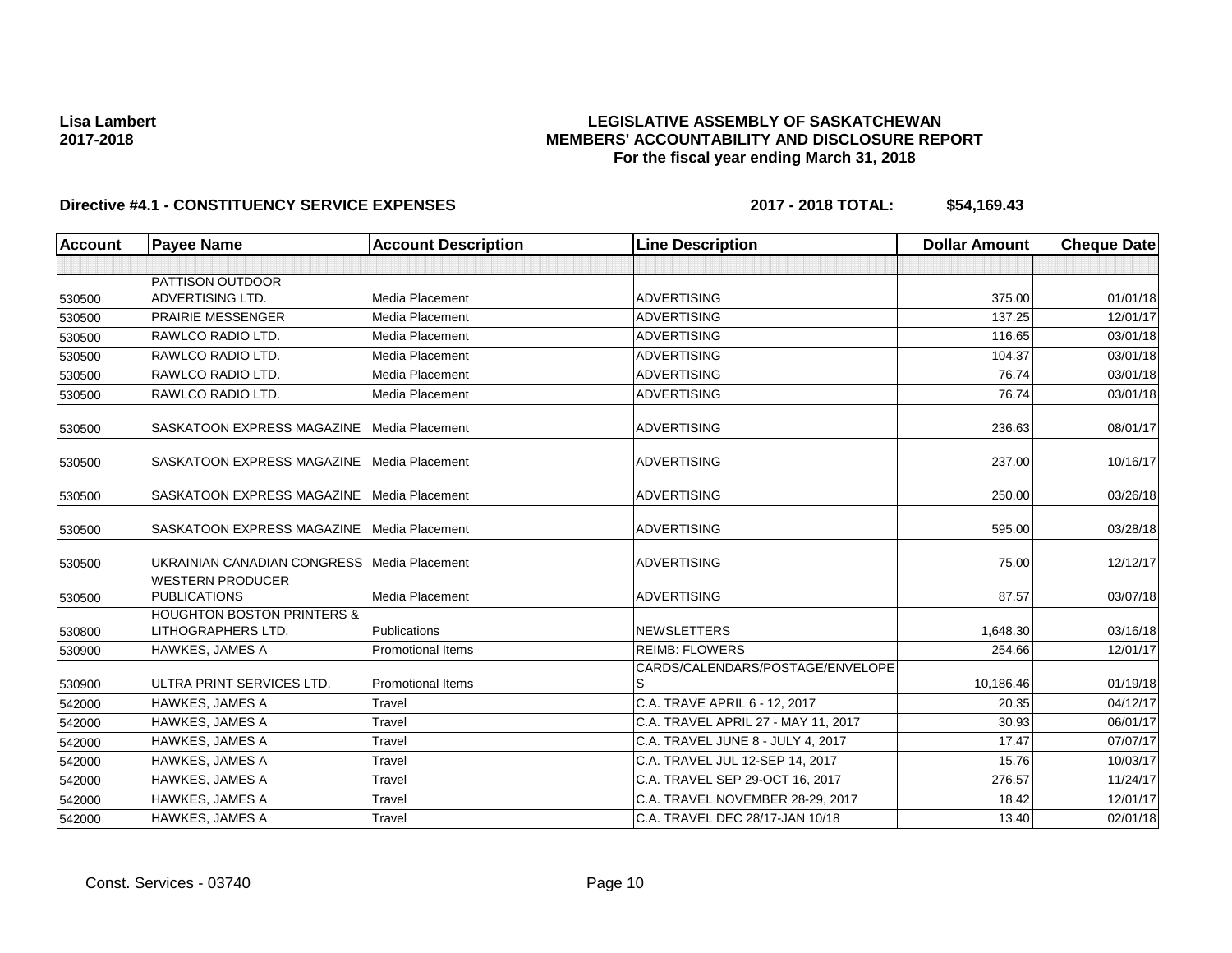### **LEGISLATIVE ASSEMBLY OF SASKATCHEWAN MEMBERS' ACCOUNTABILITY AND DISCLOSURE REPORT For the fiscal year ending March 31, 2018**

| <b>Account</b> | <b>Payee Name</b>             | <b>Account Description</b>                  | <b>Line Description</b>                   | <b>Dollar Amount</b> | <b>Cheque Date</b> |
|----------------|-------------------------------|---------------------------------------------|-------------------------------------------|----------------------|--------------------|
|                |                               |                                             |                                           |                      |                    |
| 542000         | HAWKES, JAMES A               | Travel                                      | C.A. TRAVEL JAN 31-MAR 1, 2018            | 20.68                | 03/01/18           |
| 542000         | HAWKES, JAMES A               | Travel                                      | C.A. TRAVEL MARCH 21-23, 2018             | 12.89                | 03/23/18           |
| 550102         | SASKATOON FASTPRINT           | Letterhead, Envelopes, Business Cards, etc. | <b>BUSINESS CARDS</b>                     | 103.41               | 02/12/18           |
| 555000         | HAWKES, JAMES A               | Other Material and Supplies                 | <b>OFFICE SUPPLIES</b>                    | 4.41                 | 05/11/17           |
| 555000         | HAWKES, JAMES A               | Other Material and Supplies                 | POSTAGE/OFFICE SUPPLIES                   | 1.99                 | 06/23/17           |
| 555000         | <b>HAWKES, JAMES A</b>        | Other Material and Supplies                 | MISC OFFICE SUPPLIES                      | 3.84                 | 07/05/17           |
| 555000         | <b>HAWKES, JAMES A</b>        | Other Material and Supplies                 | <b>MISC OFFICE SUPPLIES</b>               | 20.24                | 08/01/17           |
| 555000         | HAWKES, JAMES A               | Other Material and Supplies                 | REIMB: MISC. & OFFICE SUPPLIES            | 17.17                | 09/19/17           |
| 555000         | <b>HAWKES, JAMES A</b>        | <b>Other Material and Supplies</b>          | REIMB: MISC. & OFFICE SUPPLIES            | 20.48                | 02/16/18           |
| 555000         | <b>HAWKES, JAMES A</b>        | Other Material and Supplies                 | <b>REIMB: MISC. &amp; OFFICE SUPPLIES</b> | 16.40                | 03/02/18           |
| 555000         | <b>HAWKES, JAMES A</b>        | Other Material and Supplies                 | REIMB: MISC. & OFFICE SUPPLIES            | 22.17                | 03/14/18           |
| 555000         | LAMBERT, LISA                 | Other Material and Supplies                 | <b>REIMB: OFFICE SUPPLIES</b>             | 33.28                | 06/05/17           |
| 555000         | LAMBERT, LISA                 | Other Material and Supplies                 | REIMB: MISC. & OFFICE SUPPLIES            | 53.41                | 10/01/17           |
| 555000         | LAMBERT, LISA                 | <b>Other Material and Supplies</b>          | <b>REIMB: OFFICE SUPPLIES</b>             | 46.58                | 11/20/17           |
| 555000         | LAMBERT, LISA                 | Other Material and Supplies                 | <b>REIMB: TOWEL RACK</b>                  | 15.74                | 02/03/18           |
| 555000         | LAMBERT, LISA                 | Other Material and Supplies                 | <b>REIMB: OFFICE SUPPLIES</b>             | 21.03                | 03/01/18           |
| 555000         | <b>STAPLES BUSINESS DEPOT</b> | Other Material and Supplies                 | OFFICE SUPPLIES 105741                    | 28.40                | 04/11/17           |
| 555000         | <b>STAPLES BUSINESS DEPOT</b> | Other Material and Supplies                 | 105741 OFFICE SUPPLIES                    | 5.08                 | 05/01/17           |
| 555000         | <b>STAPLES BUSINESS DEPOT</b> | <b>Other Material and Supplies</b>          | 105741 OFFICE SUPPLIES                    | 9.49                 | 05/01/17           |
| 555000         | <b>STAPLES BUSINESS DEPOT</b> | Other Material and Supplies                 | <b>OFFICE SUPPLIES</b>                    | 23.48                | 07/01/17           |
| 555000         | <b>STAPLES BUSINESS DEPOT</b> | Other Material and Supplies                 | <b>OFFICE SUPPLIES</b>                    | 5.29                 | 08/01/17           |
| 555000         | <b>STAPLES BUSINESS DEPOT</b> | Other Material and Supplies                 | 105741 OFFICE SUPPLIES                    | 9.28                 | 08/17/17           |
| 555000         | <b>STAPLES BUSINESS DEPOT</b> | Other Material and Supplies                 | 105741 OFFICE SUPPLIES                    | 72.68                | 09/01/17           |
| 555000         | <b>STAPLES BUSINESS DEPOT</b> | Other Material and Supplies                 | 105741 OFFICE SUPPLIES                    | 30.17                | 10/01/17           |
| 555000         | <b>STAPLES BUSINESS DEPOT</b> | Other Material and Supplies                 | 105741 OFFICE SUPPLIES                    | 3.17                 | 11/01/17           |
| 555000         | <b>STAPLES BUSINESS DEPOT</b> | Other Material and Supplies                 | 105741 OFFICE SUPPLIES                    | 12.86                | 11/01/17           |
| 555000         | STAPLES BUSINESS DEPOT        | Other Material and Supplies                 | 105741 OFFICE SUPPLIES                    | 9.21                 | 11/07/17           |
| 555000         | <b>STAPLES BUSINESS DEPOT</b> | Other Material and Supplies                 | 105741 OFFICE SUPPLIES                    | 11.23                | 01/01/18           |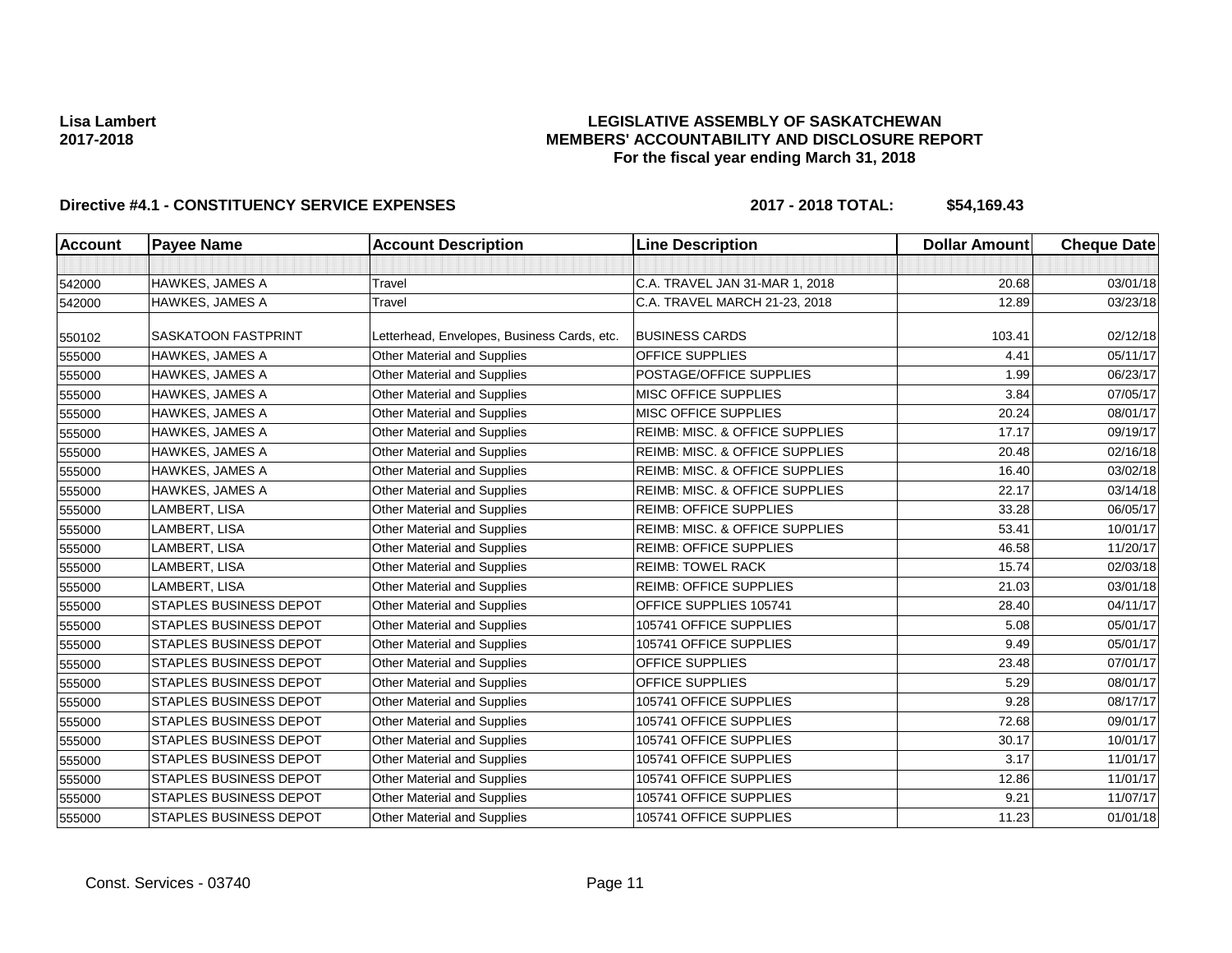### **LEGISLATIVE ASSEMBLY OF SASKATCHEWAN MEMBERS' ACCOUNTABILITY AND DISCLOSURE REPORT For the fiscal year ending March 31, 2018**

| <b>Account</b> | <b>Payee Name</b>              | <b>Account Description</b>           | <b>Line Description</b>        | <b>Dollar Amount</b> | <b>Cheque Date</b> |
|----------------|--------------------------------|--------------------------------------|--------------------------------|----------------------|--------------------|
|                |                                |                                      |                                |                      |                    |
| 555000         | <b>STAPLES BUSINESS DEPOT</b>  | Other Material and Supplies          | 105741 OFFICE SUPPLIES         | 72.96                | 01/01/18           |
| 555000         | <b>STAPLES BUSINESS DEPOT</b>  | Other Material and Supplies          | 105741 MISC. & OFFICE SUPPLIES | 32.37                | 01/10/18           |
| 555000         | <b>STAPLES BUSINESS DEPOT</b>  | Other Material and Supplies          | 105741 OFFICE SUPPLIES         | 14.35                | 01/16/18           |
| 555000         | <b>STAPLES BUSINESS DEPOT</b>  | Other Material and Supplies          | 105741 OFFICE SUPPLIES         | 16.12                | 02/01/18           |
| 555000         | <b>STAPLES BUSINESS DEPOT</b>  | Other Material and Supplies          | 105741 OFFICE SUPPLIES         | 9.49                 | 02/01/18           |
| 555080         | LAMBERT, LISA                  | Other Misc Material and Supplies     | <b>REIMB: FRAME</b>            | 17.49                | 01/21/18           |
| 564300         | <b>STAPLES BUSINESS DEPOT</b>  | Computer Hardware - Exp.             | PORTABLE HARD DRIVE            | 116.52               | 04/13/17           |
| 564600         | LAMBERT, LISA                  | Computer Software - Exp              | REIMB: OFFICE 365 SUBSCRIPTION | 109.89               | 08/01/17           |
| 564600         | LAMBERT, LISA                  | Computer Software - Exp              | REIMB: ICLOUD STORAGE          | 1.43                 | 02/13/18           |
| 564600         | LAMBERT, LISA                  | Computer Software - Exp              | <b>REIMB: ICLOUD STORAGE</b>   | 1.43                 | 03/13/18           |
| 565200         | <b>ACTION OFFICE INTERIORS</b> | Office Furniture and Equipment - Exp | OFFICE DESK                    | 833.80               | 06/01/17           |
| 565200         | <b>ACTION OFFICE INTERIORS</b> | Office Furniture and Equipment - Exp | FILING CABINETS & DELIVERY     | 1,108.76             | 03/23/18           |
| 565200         | LAMBERT, LISA                  | Office Furniture and Equipment - Exp | REIMBURSE: VACUUM              | (538.99)             | 06/05/17           |
| 565200         | LAMBERT, LISA                  | Office Furniture and Equipment - Exp | <b>REIMBURSE: VACUUM</b>       | 554.99               | 06/05/17           |
| 565200         | LAMBERT, LISA                  | Office Furniture and Equipment - Exp | <b>REIMB: MICROWAVE</b>        | 54.36                | 08/06/17           |
| 565200         | LAMBERT, LISA                  | Office Furniture and Equipment - Exp | <b>REIMB: OFFICE CHAIR</b>     | 377.39               | 11/01/17           |
| 565200         | LAMBERT, LISA                  | Office Furniture and Equipment - Exp | <b>REIMB: OFFICE CHAIRS</b>    | 639.36               | 02/09/18           |
| 565200         | LAMBERT, LISA                  | Office Furniture and Equipment - Exp | <b>REIMB: SHREDDER</b>         | 421.79               | 03/17/18           |
| 565200         | LAMBERT, LISA                  | Office Furniture and Equipment - Exp | REIMB: BOOKCASE                | 172.04               | 03/19/18           |
| 588950         |                                |                                      | Prepaid Expense Adjustment     | (1,485.00)           | 03/31/18           |
| 588950         |                                |                                      | Prepaid Expense Adjustment     | 1,485.00             | 04/01/17           |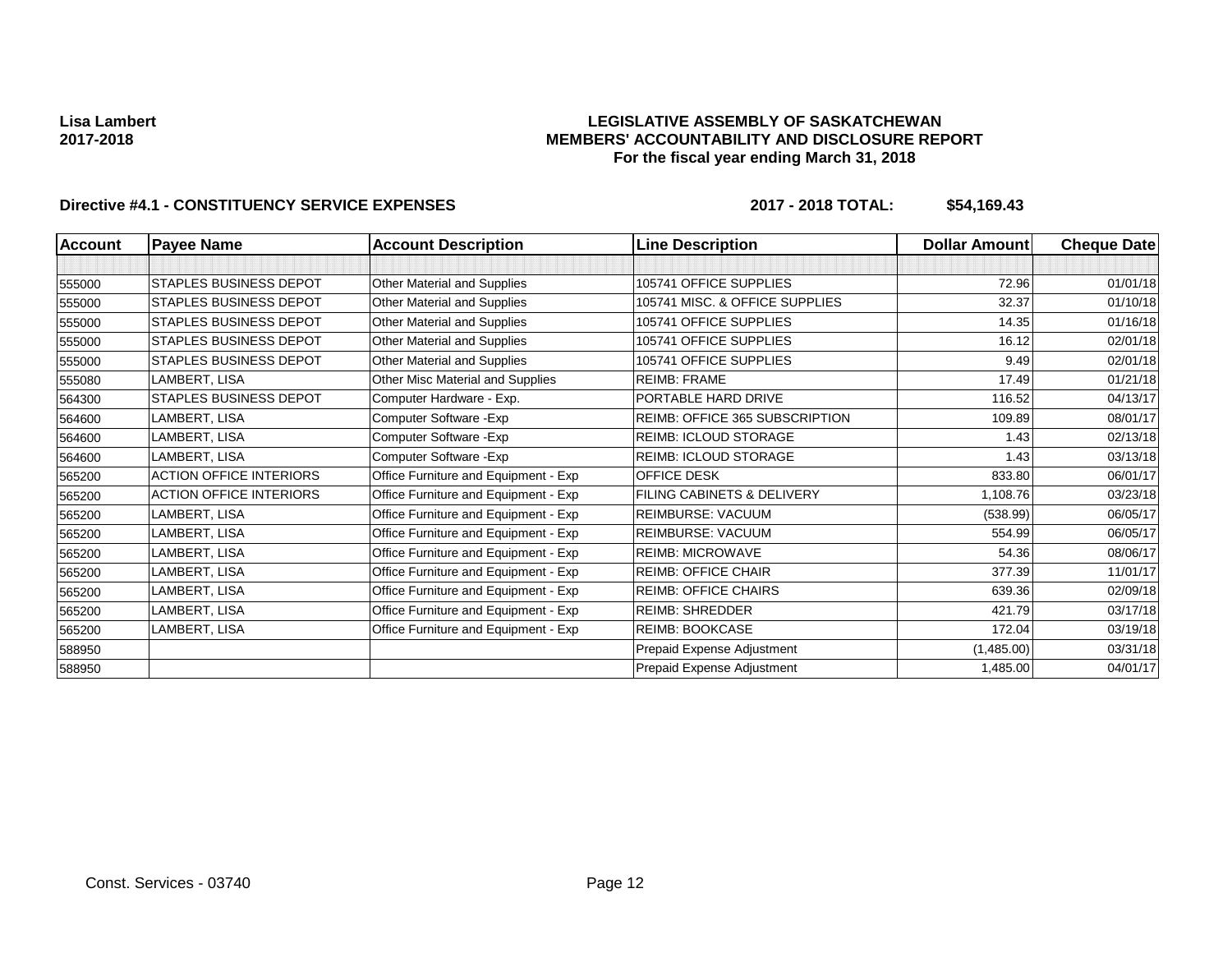### **LEGISLATIVE ASSEMBLY OF SASKATCHEWAN MEMBERS' ACCOUNTABILITY AND DISCLOSURE REPORT For the fiscal year ending March 31, 2018**

# Directive #6 - CONSTITUENCY ASSISTANT EXPENSES 2017 - 2018 TOTAL: \$45,072.00

| <b>Account</b> | <b>Payee Name</b>      | <b>Account Description</b>                    | <b>Dollar Amount</b> | <b>Cheque Date</b> |
|----------------|------------------------|-----------------------------------------------|----------------------|--------------------|
|                |                        |                                               |                      |                    |
| 513000         | <b>HAWKES, JAMES A</b> | Out-of-Scope Permanent                        | 1,800.00             | 04/11/17           |
| 513000         | HAWKES, JAMES A        | Out-of-Scope Permanent                        | $-1,800.00$          | 04/11/17           |
| 513000         | HAWKES, JAMES A        | Out-of-Scope Permanent                        | 1,800.00             | 04/25/17           |
| 513000         | HAWKES, JAMES A        | Out-of-Scope Permanent                        | 1,800.00             | 05/09/17           |
| 513000         | HAWKES, JAMES A        | Out-of-Scope Permanent                        | 1,800.00             | 05/24/17           |
| 513000         | HAWKES, JAMES A        | Out-of-Scope Permanent                        | 1,800.00             | 06/06/17           |
| 513000         | HAWKES, JAMES A        | Out-of-Scope Permanent                        | 1800                 | 06/20/17           |
| 513000         | HAWKES, JAMES A        | Out-of-Scope Permanent                        | 1,800.00             | 07/05/17           |
| 513000         | <b>HAWKES, JAMES A</b> | Out-of-Scope Permanent                        | 1,800.00             | 07/18/17           |
| 513000         | HAWKES, JAMES A        | Out-of-Scope Permanent                        | 1,800.00             | 08/01/17           |
| 513000         | HAWKES, JAMES A        | Out-of-Scope Permanent                        | 1,800.00             | 08/15/17           |
| 513000         | HAWKES, JAMES A        | Out-of-Scope Permanent                        | 1800                 | 08/29/17           |
| 513000         | HAWKES, JAMES A        | Out-of-Scope Permanent                        | 1,800.00             | 09/12/17           |
| 513000         | HAWKES, JAMES A        | Out-of-Scope Permanent                        | 1,668.00             | 09/26/17           |
| 513000         | HAWKES, JAMES A        | Out-of-Scope Permanent                        | 1,680.00             | 10/11/17           |
| 513000         | HAWKES, JAMES A        | Out-of-Scope Permanent                        | 1704                 | 10/24/17           |
| 513000         | <b>HAWKES, JAMES A</b> | Out-of-Scope Permanent                        | 1728                 | 11/07/17           |
| 513000         | HAWKES, JAMES A        | Out-of-Scope Permanent                        | 1,524.00             | 11/21/17           |
| 513000         | HAWKES, JAMES A        | Out-of-Scope Permanent                        | 1,752.00             | 12/05/17           |
| 513000         | HAWKES, JAMES A        | Out-of-Scope Permanent                        | 1,704.00             | 12/19/17           |
| 513000         | HAWKES, JAMES A        | Out-of-Scope Permanent                        | 1,800.00             | 01/03/18           |
| 513000         | HAWKES, JAMES A        | Out-of-Scope Permanent                        | 1800                 | 01/16/18           |
| 513000         | HAWKES, JAMES A        | Out-of-Scope Permanent                        | 1,800.00             | 02/01/18           |
| 513000         | HAWKES, JAMES A        | Out-of-Scope Permanent                        | 1800                 | 02/13/18           |
| 513000         | <b>HAWKES, JAMES A</b> | Out-of-Scope Permanent                        | 1,800.00             | 03/01/18           |
| 513000         | HAWKES, JAMES A        | Out-of-Scope Permanent                        | 1,800.00             | 03/13/18           |
| 513000         | HAWKES, JAMES A        | Out-of-Scope Permanent                        | 1,800.00             | 03/27/18           |
| 513000         | HAWKES, JAMES A        | Out-of-Scope Permanent                        | 984.00               | 04/10/18           |
| 519900         | None (Default)         | Change in Y/E Accrued Empl Leave Entitlements | $-713.52$            | 04/19/17           |